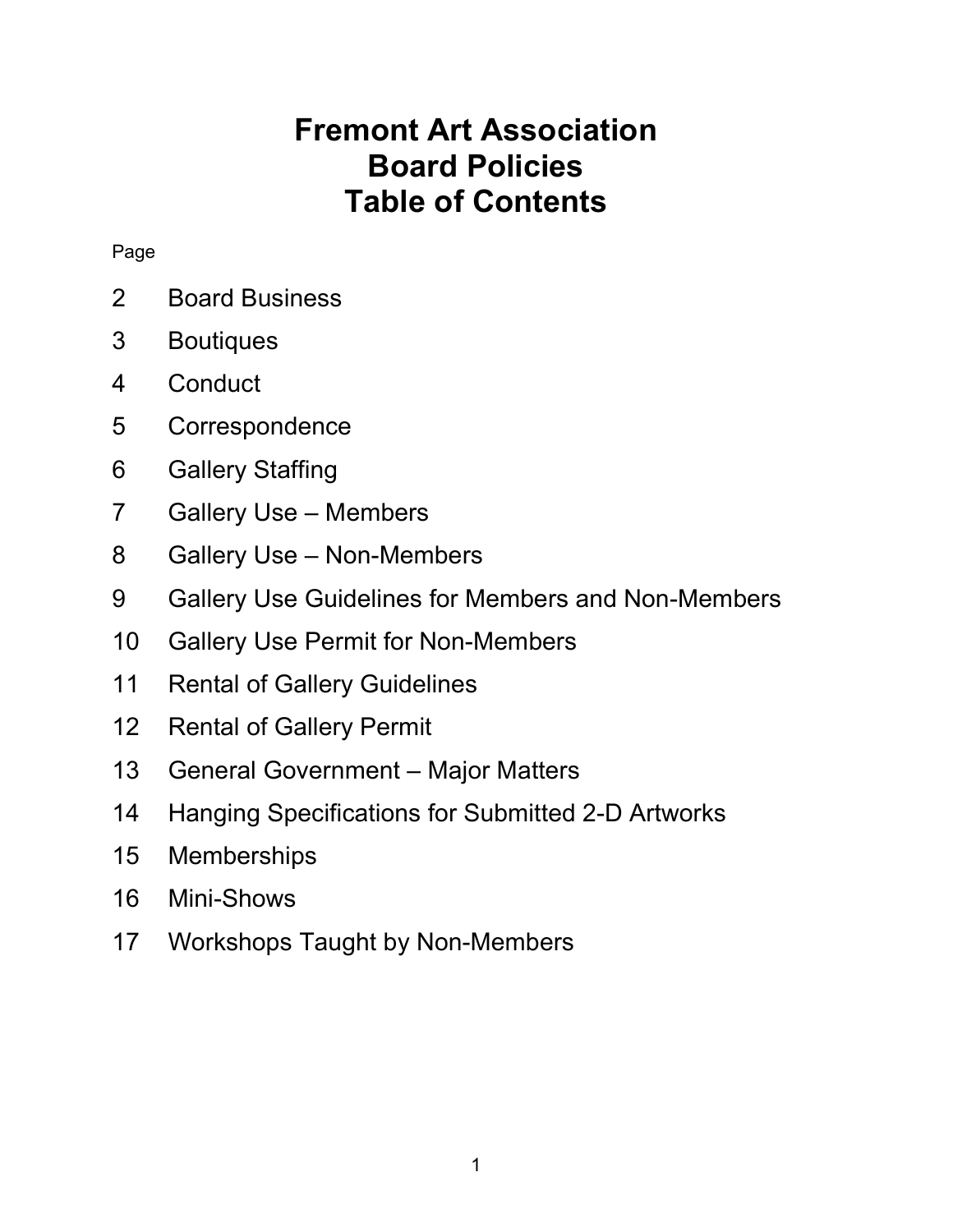### Fremont Art Association Board Business

Approved board minutes are to be posted in the gallery for one month.

The agenda for the upcoming board meeting shall be posted in the gallery and sent to the Board of Directors a minimum of three (3) days prior to the meeting.

November 2019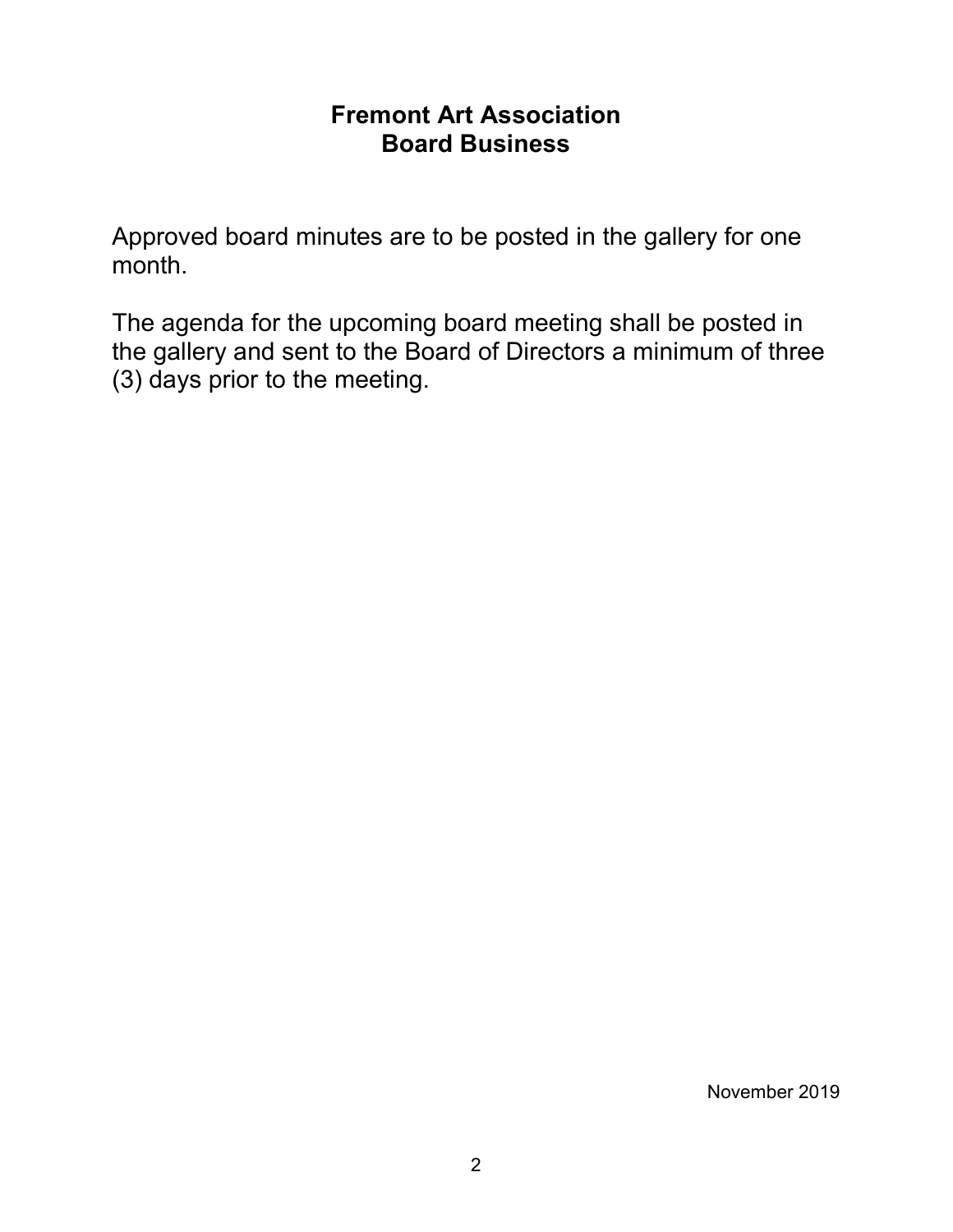## Fremont Art Association **Boutiques**

Fremont Art Association may have boutiques, at the discretion of the Gallery Director. These boutiques will be held in the gallery along with the Quarterly Show. The dates and duration of boutiques will be at the discretion of the Gallery Director.

The Gallery Director will set the fee for entering items in a boutique. The entry fee for boutique items shall be discounted for members whose work is currently on exhibit. Members must be current with all fees in order to participate.

The artist will be responsible for pricing and labeling all items for the boutique. All items entered in a boutique must be for sale. The Gallery Director will have the discretion of limiting the type and number of items a person enters, and where and how the items are displayed. Fremont Art Association will receive a 20% commission on all items sold at a boutique.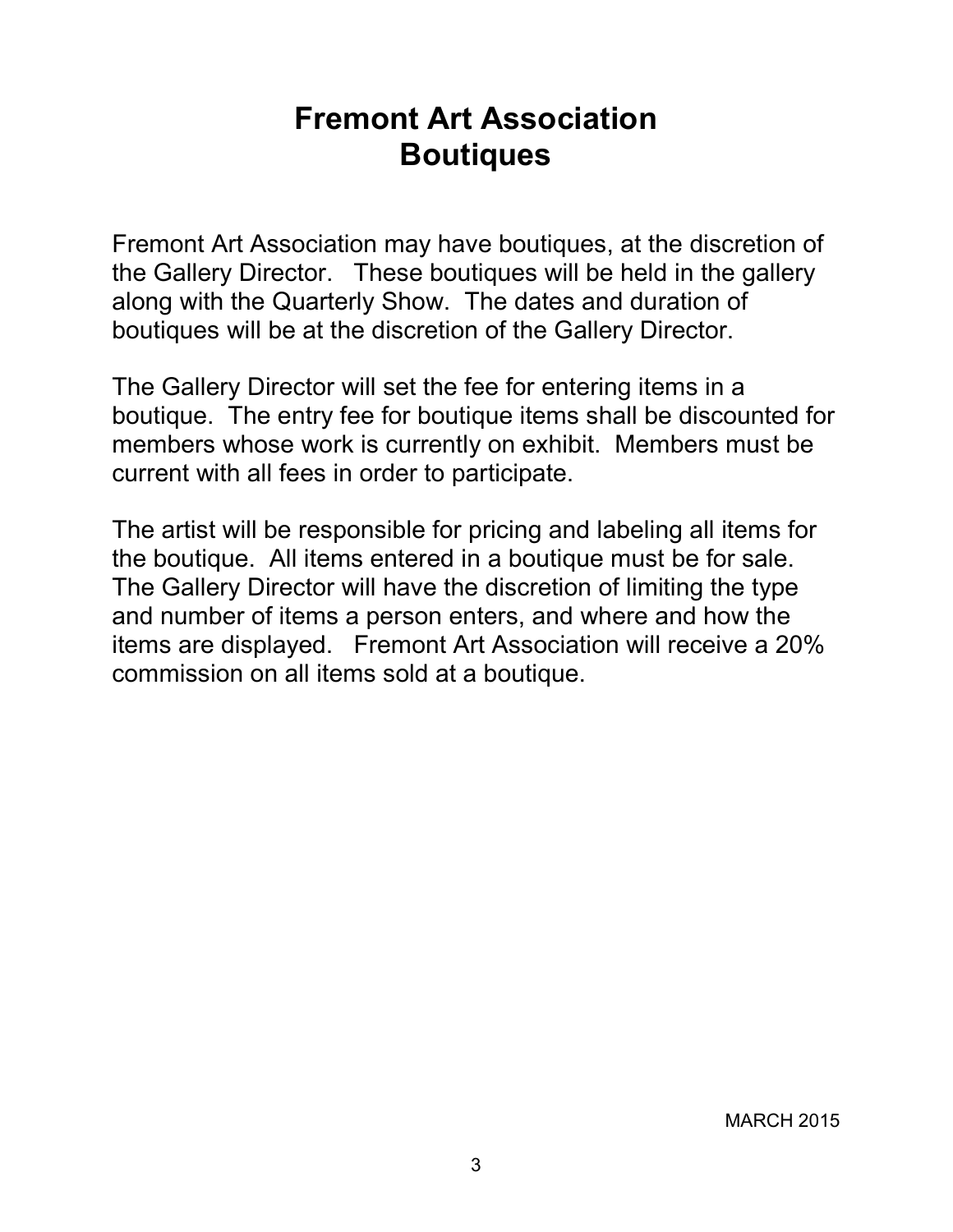### Fremont Art Association **Conduct**

The FAA Gallery should be a place where people can gather to enjoy art and the company of other people, without being made to feel uncomfortable for their beliefs or who they are. At meetings and gatherings of FAA members, it is important for members and non-members to be sensitive to the feelings and opinions of others. A person who wants to bring up an issue that might be sensitive should ask the group if it would be all right to talk about the issue; members of the group need to be honest in their replies. Also, if someone brings up an issue that makes someone feel uncomfortable, they, or someone else in the group, have the right to ask that the subject be changed and this request needs to be respected by everyone in the group.

A member who repeatedly causes friction, even after being asked to stop, could be called before the Board of Directors and could be subject to dismissal from the organization. Authority for such action is given in Roberts Rules of Order. A non-member who repeatedly causes friction, even after being asked to stop, could be told they are no longer welcome to attend FAA events.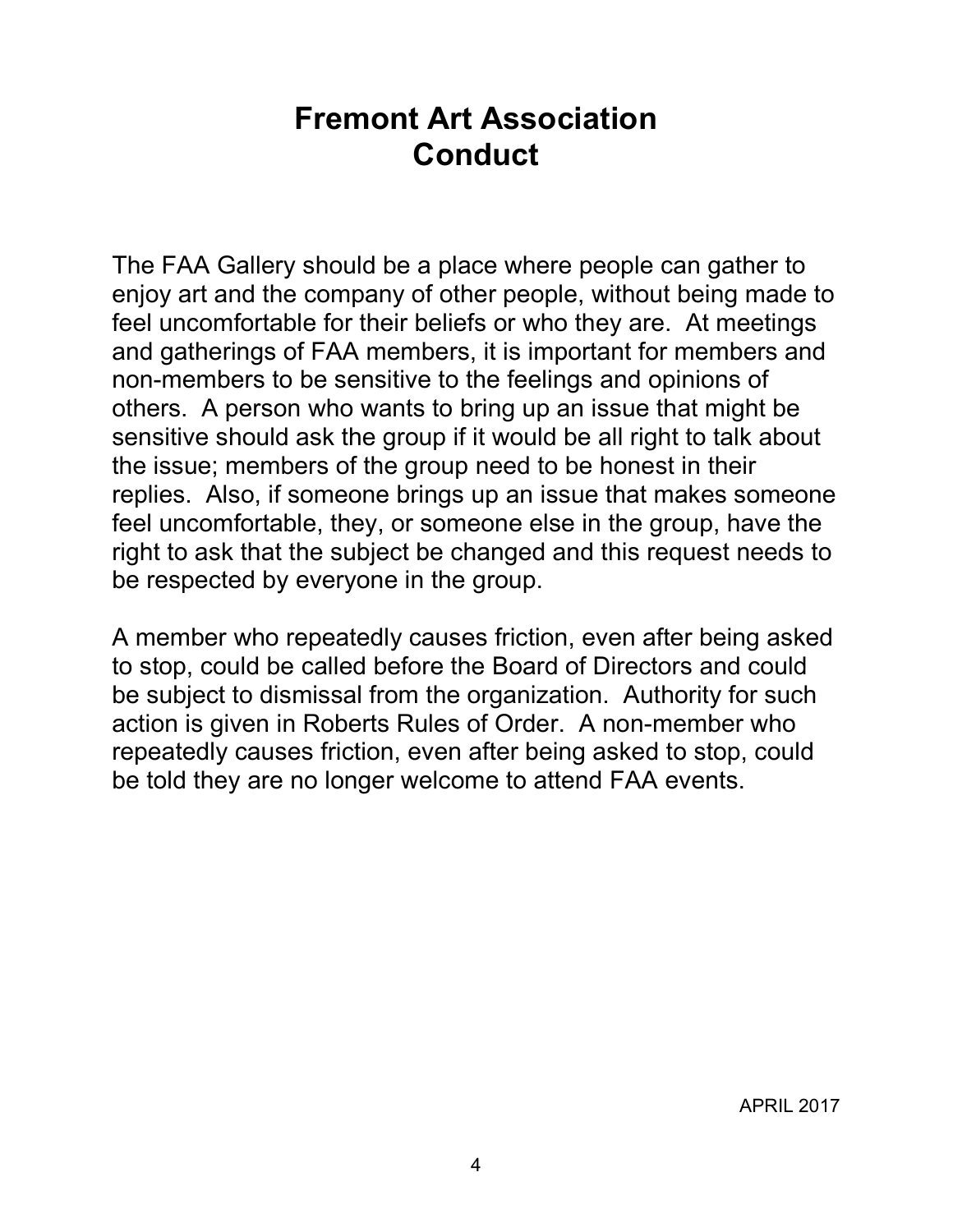## Fremont Art Association **Correspondence**

All incoming mail will be put into one designated area. The mail will be reviewed, sorted and processed by a Board Director or Gallery Director.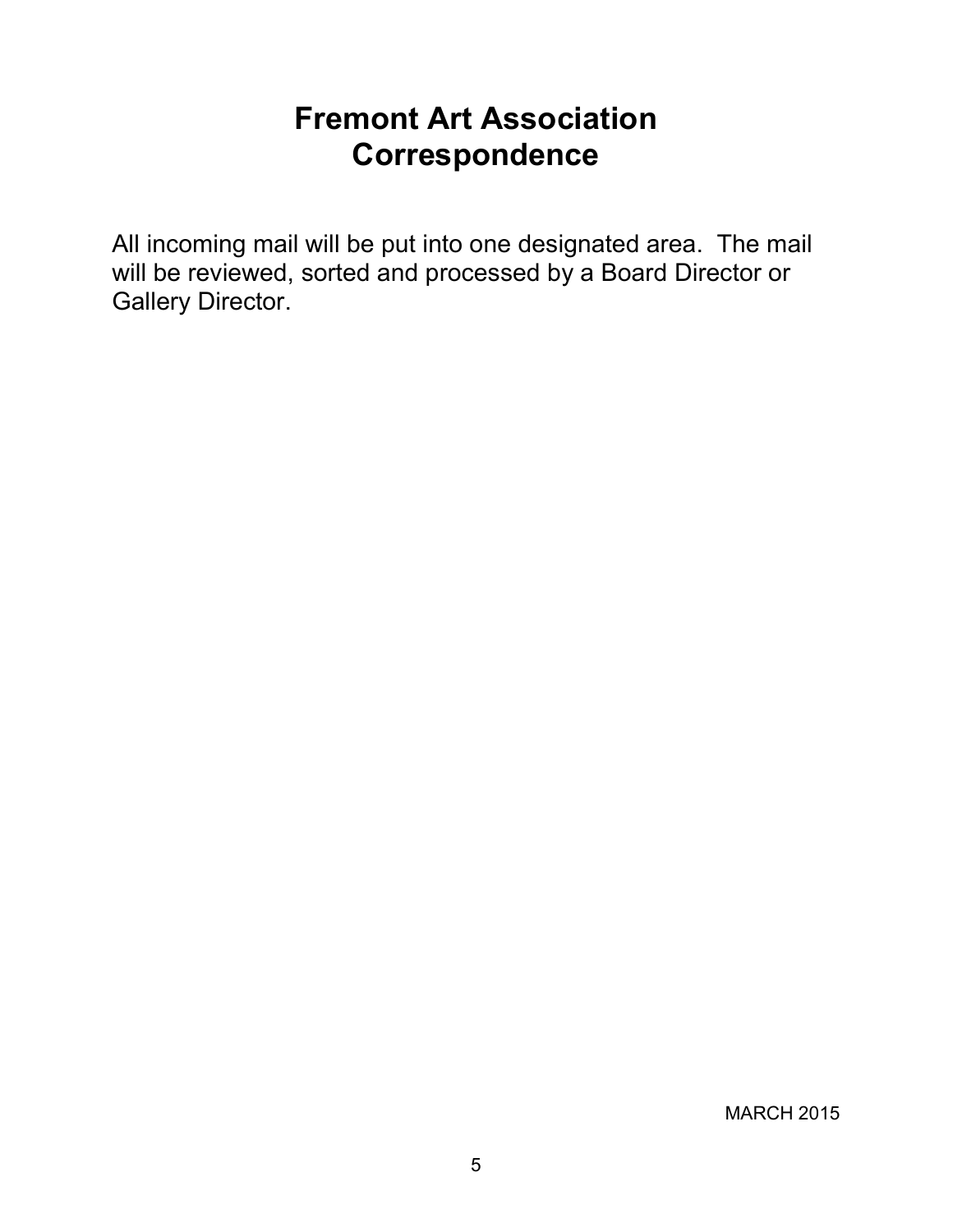## Fremont Art Association Gallery Staffing

Members who are in the quarterly shows are responsible for three (3) days of staffing during that quarter, per the signed contract.

Members who are unable to carry out their staffing responsibility shall be charged a \$40 per day staffing fee.

Members who cannot come in on their assigned day must find their own qualified, FAA-trained member substitute or pay the \$40 staffing fee.

Gallery Director will make the final decision on all staffing issues.

October 27, 2015; November 2019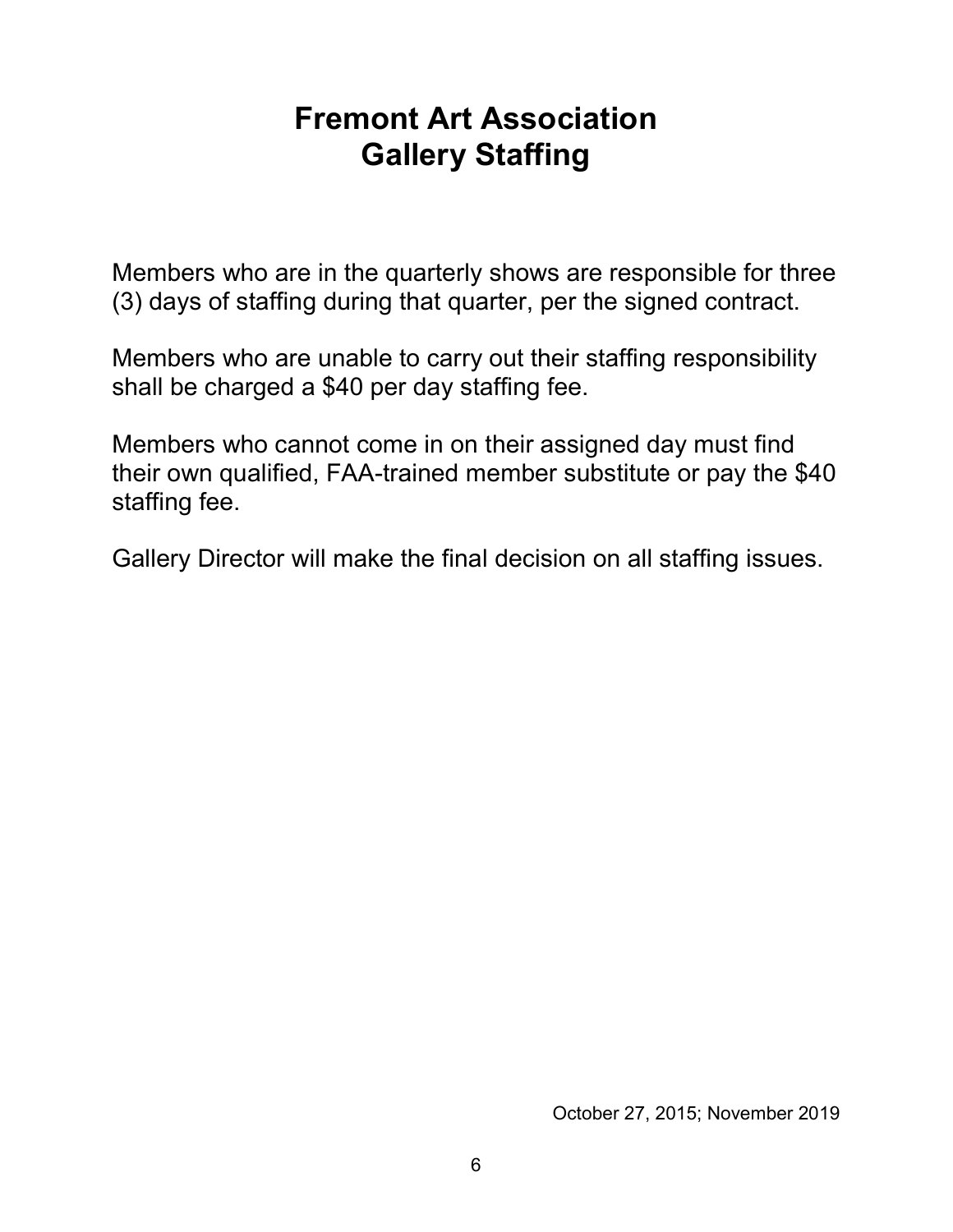# Fremont Art Association Gallery Use - Members

### Personal

The workspace in the gallery will be available to members if it is not being used for another purpose.

The Gallery Director shall be notified of a person's intent to use the gallery space.

Member using the gallery shall sign in the "Members Using Gallery" binder behind the desk, and pay a \$3 gallery use fee per day.

There is no time limit per day.

### Workshop or Class

See Gallery Use Guidelines for more information.

The gallery is available for a workshop or class by arrangement with the Gallery Director.

All information about the workshop or class shall be given to the Gallery Director for inclusion in the calendar.

Checks for the workshop or class are payable to FAA.

FAA will retain a 20% commission on all workshops or classes.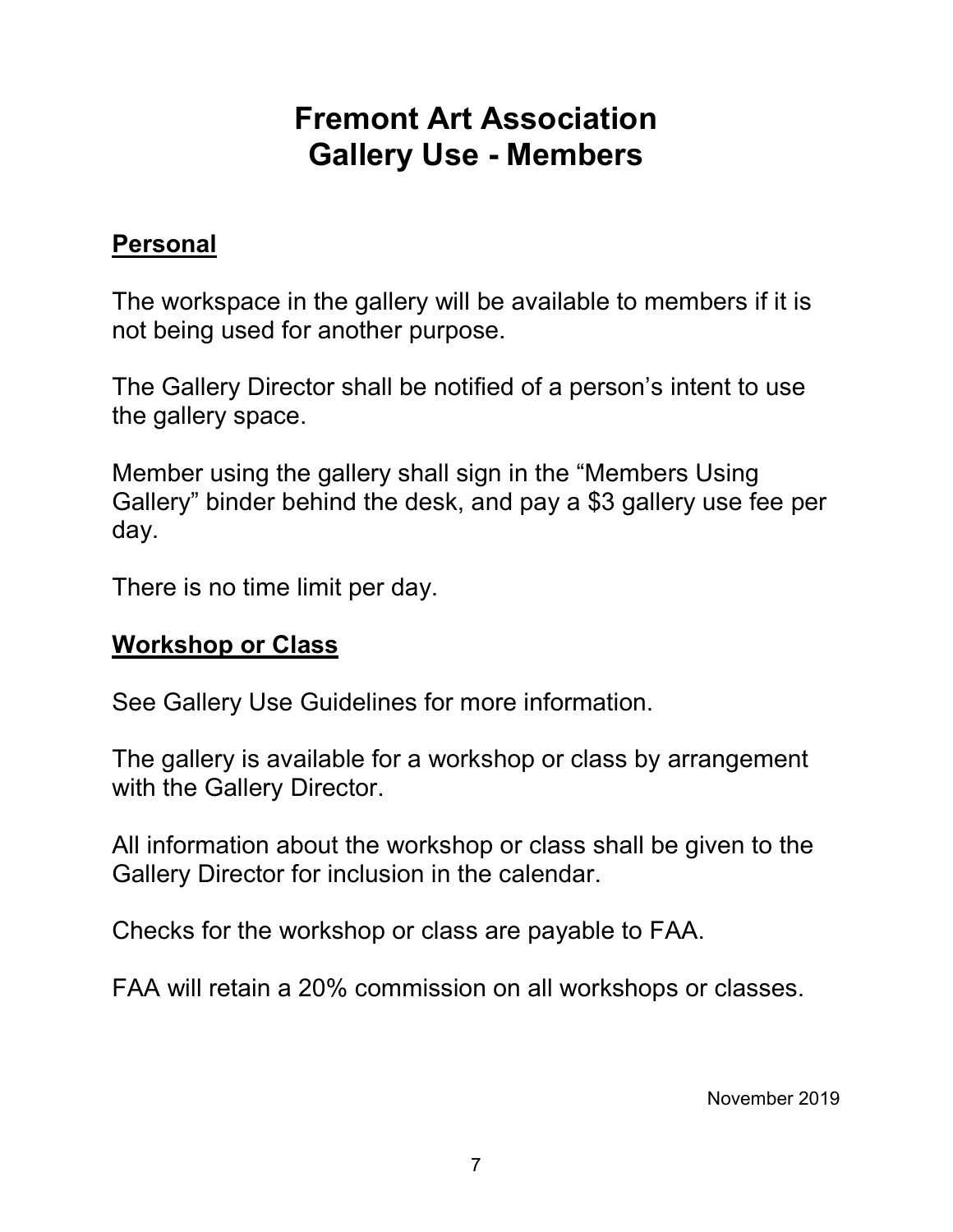# Fremont Art Association Gallery Use – Non-Members

### Workshop or class: participants charged a fee

See Gallery Use Guidelines and Permit for more information.

The gallery can be available for use by non-members by arrangement with the Gallery Director and Board approval.

An FAA member must be in attendance.

Checks for the workshop or class will be made payable to FAA.

FAA retains 30% commission on all workshops or classes.

### Meeting: participants not charged a fee

See Rental of Gallery Guidelines and Permit for more information.

The hourly rental of the gallery is \$20.

One-day rental, 6 hours maximum, is \$100.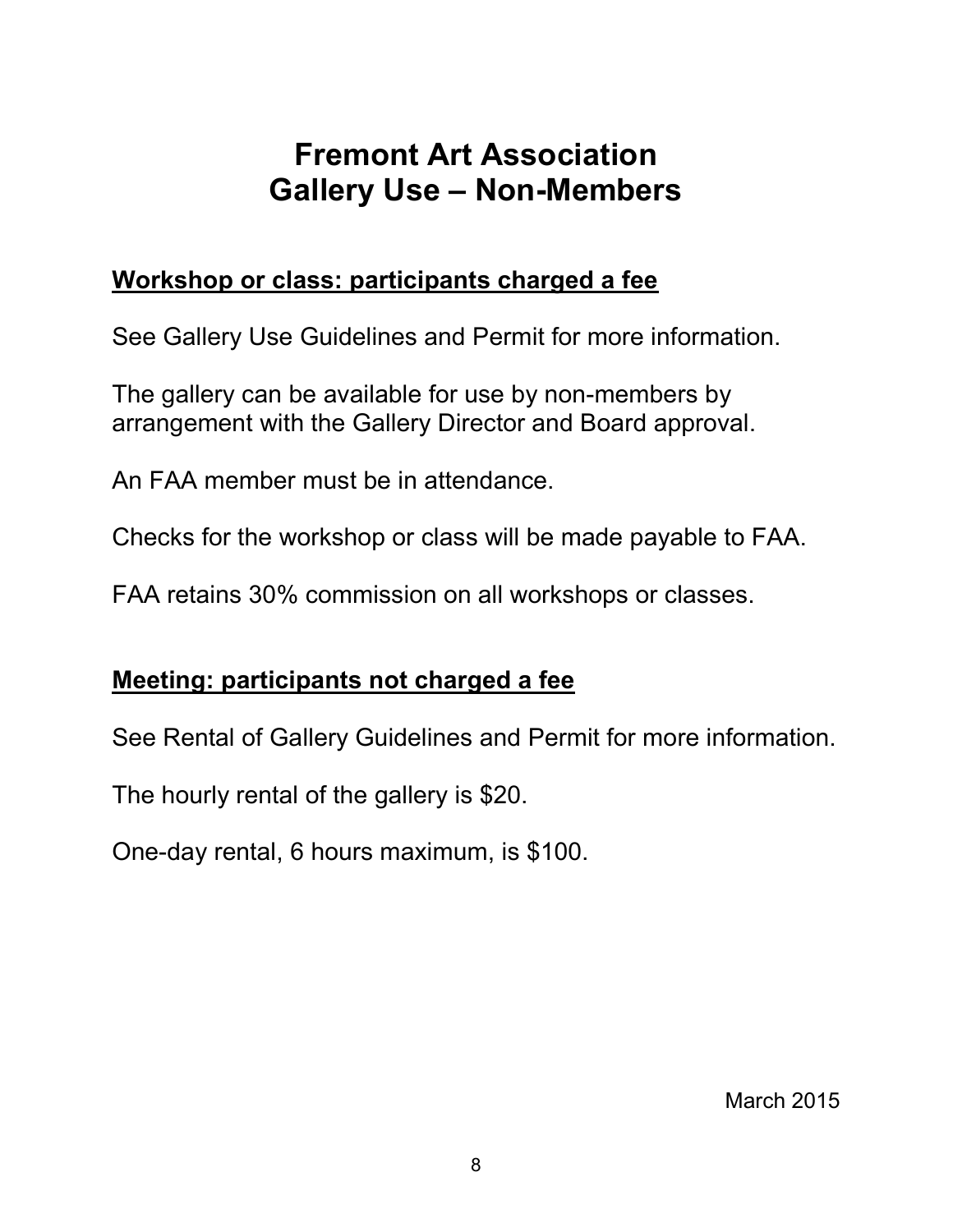### Fremont Art Association

#### GALLERY USE GUIDELINES Members and Non-Members

The Fremont Art Association operates the space at 37697 Niles Boulevard, Fremont, CA, as a community art gallery. Any use of the gallery:

- must take a secondary role to the display of art at the gallery
- must be scheduled around planned Association and gallery events
- must be conducted in the space reserved in the back of the gallery
- may not be scheduled during receptions of the Annual Art Show

The Gallery Director must be contacted about using the gallery to insure that there are no conflicts with other events or uses of the gallery.

The person using the gallery is responsible for the set-up and clean-up of the space. The classroom space must be returned to the same configuration of tables and chairs as before set-up.

There is no space available to store any materials.

The workspace in the gallery is limited to fifteen (15) adults, if they are working at tables. If only chairs are used, there is a limit of forty-five (45) adults who can attend. The maximum number of children under eighteen (18) years of age who can attend a class, workshop or meeting is six (6).

Please provide FAA with your promotional materials. They will be left at the front desk and put on our website.

Failure to follow these Guidelines may result in forfeiture of gallery space use.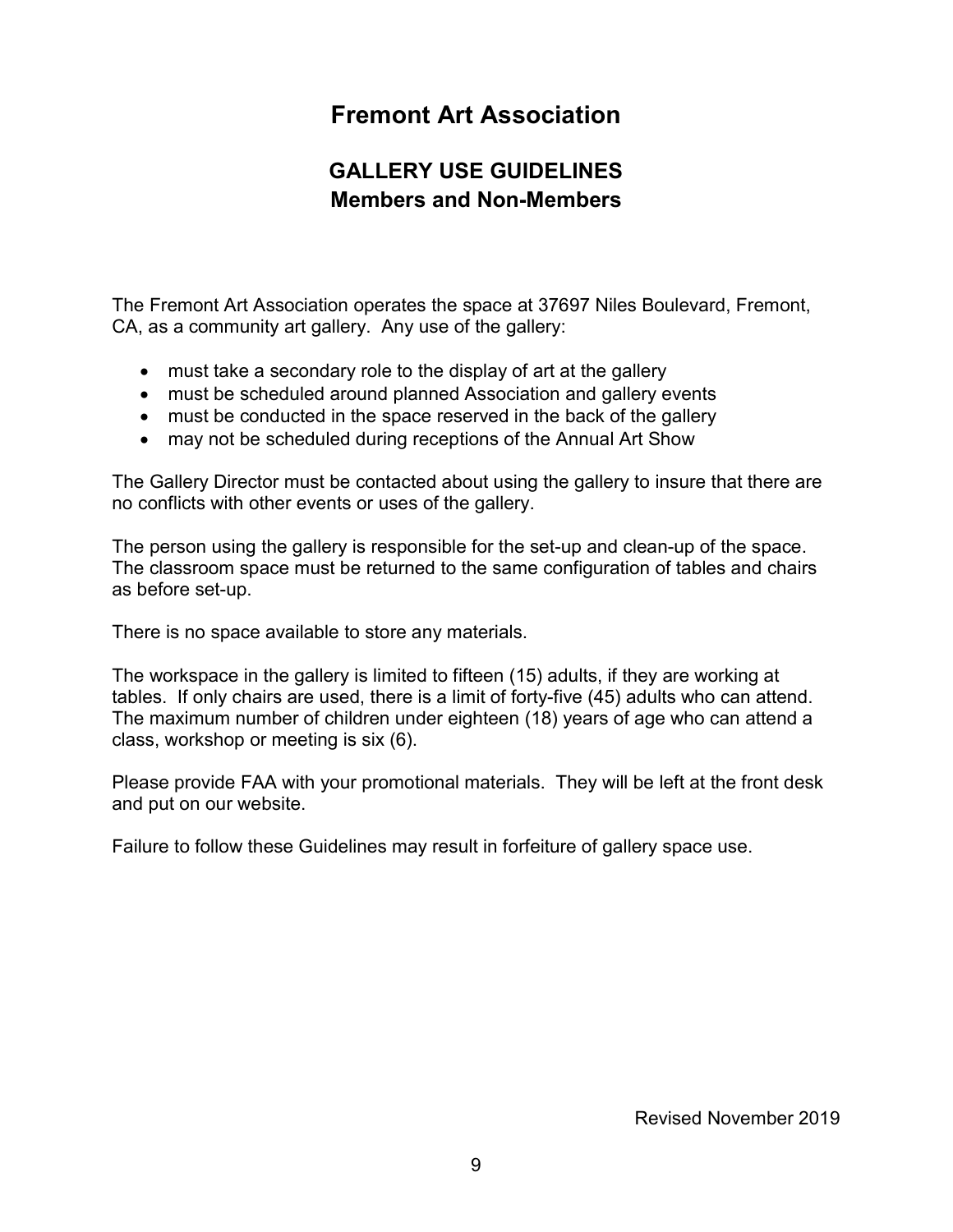### Fremont Art Association

#### Gallery Use Permit Non-Members

|                                                                                                                                                                                              | Cell Phone: __________________________<br>Home Phone: ______________________ |  |  |  |                                                                                           |
|----------------------------------------------------------------------------------------------------------------------------------------------------------------------------------------------|------------------------------------------------------------------------------|--|--|--|-------------------------------------------------------------------------------------------|
|                                                                                                                                                                                              |                                                                              |  |  |  |                                                                                           |
|                                                                                                                                                                                              |                                                                              |  |  |  |                                                                                           |
|                                                                                                                                                                                              |                                                                              |  |  |  |                                                                                           |
| Number of People Attending: ____________                                                                                                                                                     |                                                                              |  |  |  |                                                                                           |
| Type of Use: _____ Class _____ Workshop _____ Meeting _____ Personal                                                                                                                         |                                                                              |  |  |  |                                                                                           |
|                                                                                                                                                                                              |                                                                              |  |  |  |                                                                                           |
| a copy of the FAA Gallery Use Guidelines. I agree to abide by the rules outlined<br>therein.                                                                                                 |                                                                              |  |  |  | As the person responsible for this use of the gallery, I acknowledge that I have received |
| I will not hold FAA, its members or officers responsible for any damage and/or injury<br>incurred to me, my students, any equipment, artwork, or belongings during my use of<br>the gallery. |                                                                              |  |  |  |                                                                                           |
|                                                                                                                                                                                              |                                                                              |  |  |  | Date: ____________                                                                        |
|                                                                                                                                                                                              |                                                                              |  |  |  |                                                                                           |
|                                                                                                                                                                                              |                                                                              |  |  |  |                                                                                           |
|                                                                                                                                                                                              |                                                                              |  |  |  |                                                                                           |
| All FAA Gallery Use Permits are submitted to the FAA Board of Directors.                                                                                                                     |                                                                              |  |  |  |                                                                                           |
|                                                                                                                                                                                              |                                                                              |  |  |  | Board Decision: ________ Approved _______ Denied Date __________________                  |
|                                                                                                                                                                                              |                                                                              |  |  |  |                                                                                           |
|                                                                                                                                                                                              |                                                                              |  |  |  |                                                                                           |

Revised November 2019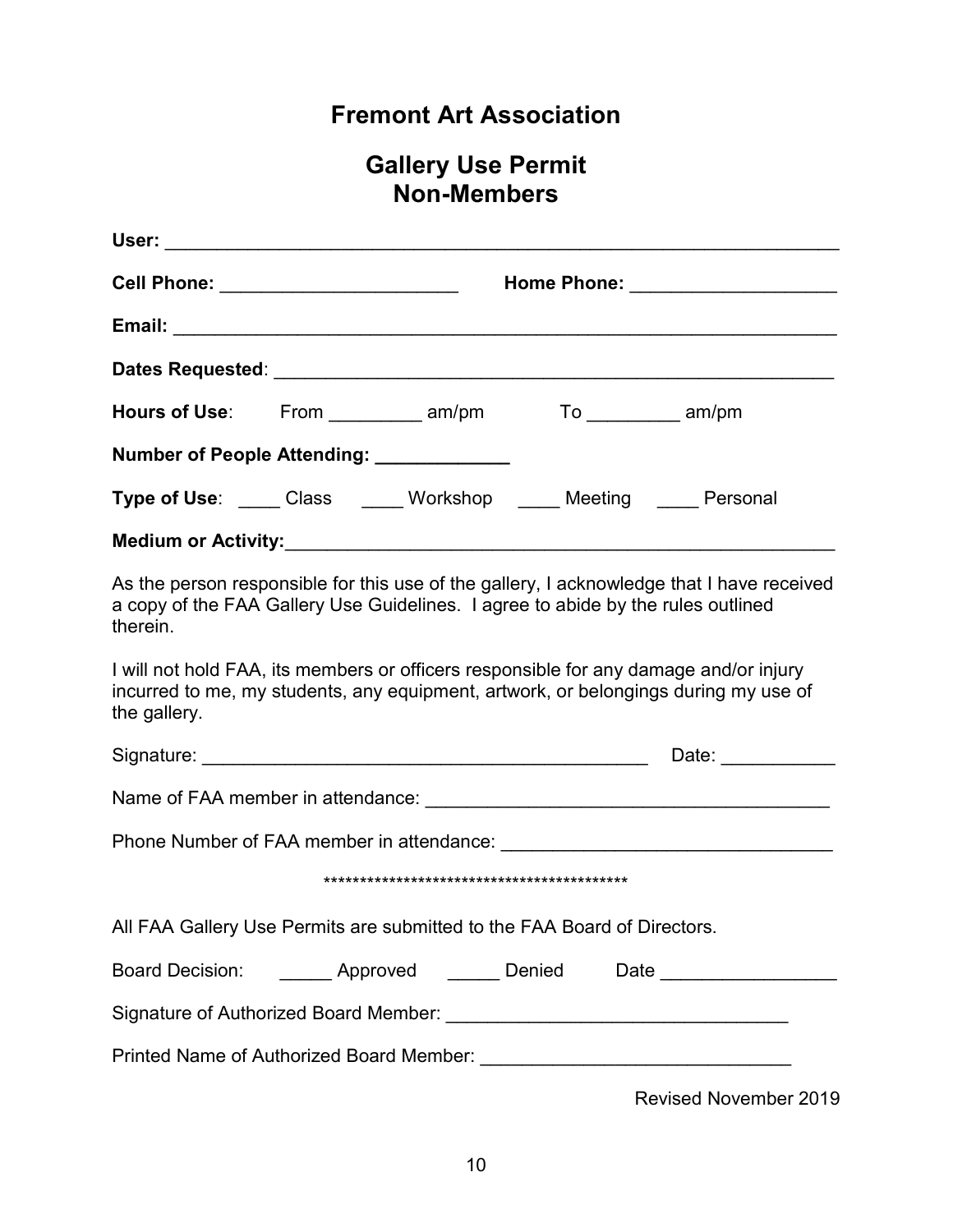### Fremont Art Association RENTAL OF GALLERY GUIDELINES

The Fremont Art Association operates the space at 37697 Niles Boulevard, Fremont, CA, as a community art gallery. Any classes, workshops or meetings conducted at the gallery:

- must take a secondary role to the display of art at the gallery
- must be scheduled around planned Association and gallery events
- must be conducted in the space reserved in the back of the gallery
- may not be scheduled during receptions or the Annual Art Show

The Gallery Director must be contacted about using the gallery to insure that there are no conflicts with other events or uses of the gallery.

The person having the class, workshop or meeting is responsible for the set-up and clean-up of the space. The classroom space must be returned to the same configuration of tables and chairs as before set-up.

There is no space available to store any materials.

The work space in the gallery is limited to fifteen (15) adults, if they are working at tables. If only chairs are used, there is a limit of forty-five (45) adults who can attend. The maximum number of children under eighteen (18) years of age who can attend a class, workshop or meeting is six (6).

The person renting the space and signing the Rental of Gallery Permit is responsible for paying the rental to Fremont Art Association at the time the Rental of Gallery Permit is submitted.

- Checks are payable to FAA.
- One-day rental (6 hours maximum) is One Hundred Dollars (\$100).
- Hourly rental is Twenty Dollars (\$20).
- Hours available for rental are during normal gallery hours or by arrangement with the Gallery Director.

Cancellation policy: A total refund will be given to the Renter if the Gallery Director is notified at least seventy-two (72) hours prior to the start of the event.

Failure to follow these Guidelines may result in forfeiture of gallery space use.

I have read and agree to these guidelines.

printed name signature signature signature date

\_\_\_\_\_\_\_\_\_\_\_\_\_\_\_\_\_\_\_\_\_\_\_\_\_\_\_ \_\_\_\_\_\_\_\_\_\_\_\_\_\_\_\_\_\_\_\_\_\_\_\_\_\_\_ \_\_\_\_\_\_\_\_\_

Revised: Aril 2013, March 2015, November 2019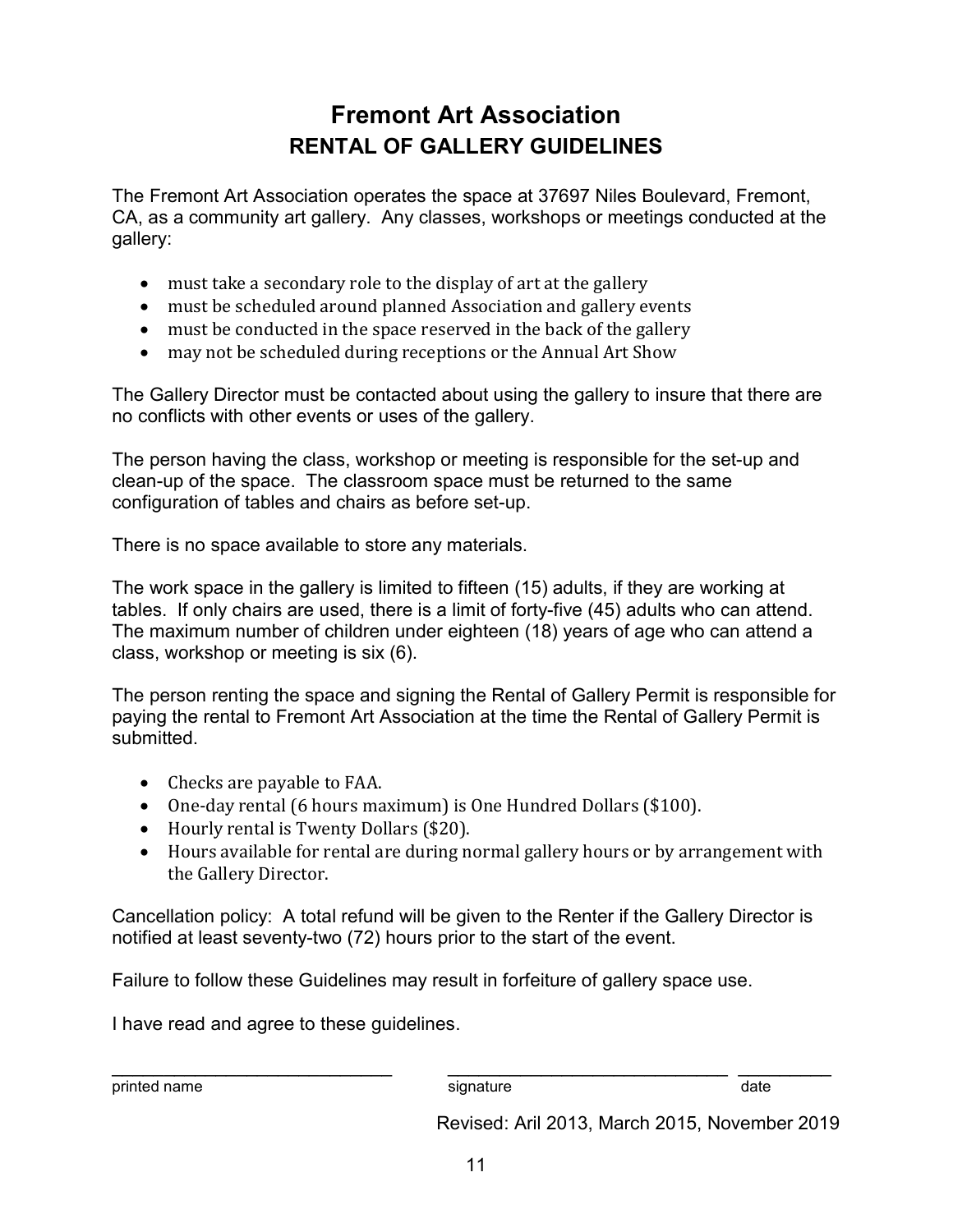### Fremont Art Association

#### RENTAL OF GALLERY PERMIT

|                                                                                                                                                                                                                                                                                                                                                                                           | Cell Phone: __________________________ |  |  |  |  |
|-------------------------------------------------------------------------------------------------------------------------------------------------------------------------------------------------------------------------------------------------------------------------------------------------------------------------------------------------------------------------------------------|----------------------------------------|--|--|--|--|
|                                                                                                                                                                                                                                                                                                                                                                                           |                                        |  |  |  |  |
| Date(s) Requested:                                                                                                                                                                                                                                                                                                                                                                        |                                        |  |  |  |  |
|                                                                                                                                                                                                                                                                                                                                                                                           |                                        |  |  |  |  |
| Check One: _____ Class _____ Workshop _____ Meeting                                                                                                                                                                                                                                                                                                                                       |                                        |  |  |  |  |
| Description of Activity:                                                                                                                                                                                                                                                                                                                                                                  |                                        |  |  |  |  |
|                                                                                                                                                                                                                                                                                                                                                                                           |                                        |  |  |  |  |
| Number of Attendees Expected: ___________________                                                                                                                                                                                                                                                                                                                                         |                                        |  |  |  |  |
| As the person responsible for this activity, I acknowledge that I have received a copy of<br>the FAA Rental of Gallery Guidelines and agree to abide by the rules outlined therein. I<br>will not hold FAA, its members, officers, or directors responsible for any damage and/or<br>injury incurred by me, attendees, equipment, artwork, or belongings during my use of<br>the gallery. |                                        |  |  |  |  |
|                                                                                                                                                                                                                                                                                                                                                                                           |                                        |  |  |  |  |
|                                                                                                                                                                                                                                                                                                                                                                                           |                                        |  |  |  |  |
|                                                                                                                                                                                                                                                                                                                                                                                           |                                        |  |  |  |  |
| All Rental of Gallery Permits are submitted to the FAA Board of Directors.                                                                                                                                                                                                                                                                                                                |                                        |  |  |  |  |
| Board Decision: _______ Approved ______ Denied                                                                                                                                                                                                                                                                                                                                            |                                        |  |  |  |  |
|                                                                                                                                                                                                                                                                                                                                                                                           |                                        |  |  |  |  |
|                                                                                                                                                                                                                                                                                                                                                                                           |                                        |  |  |  |  |

Revised: April 2013, March 2015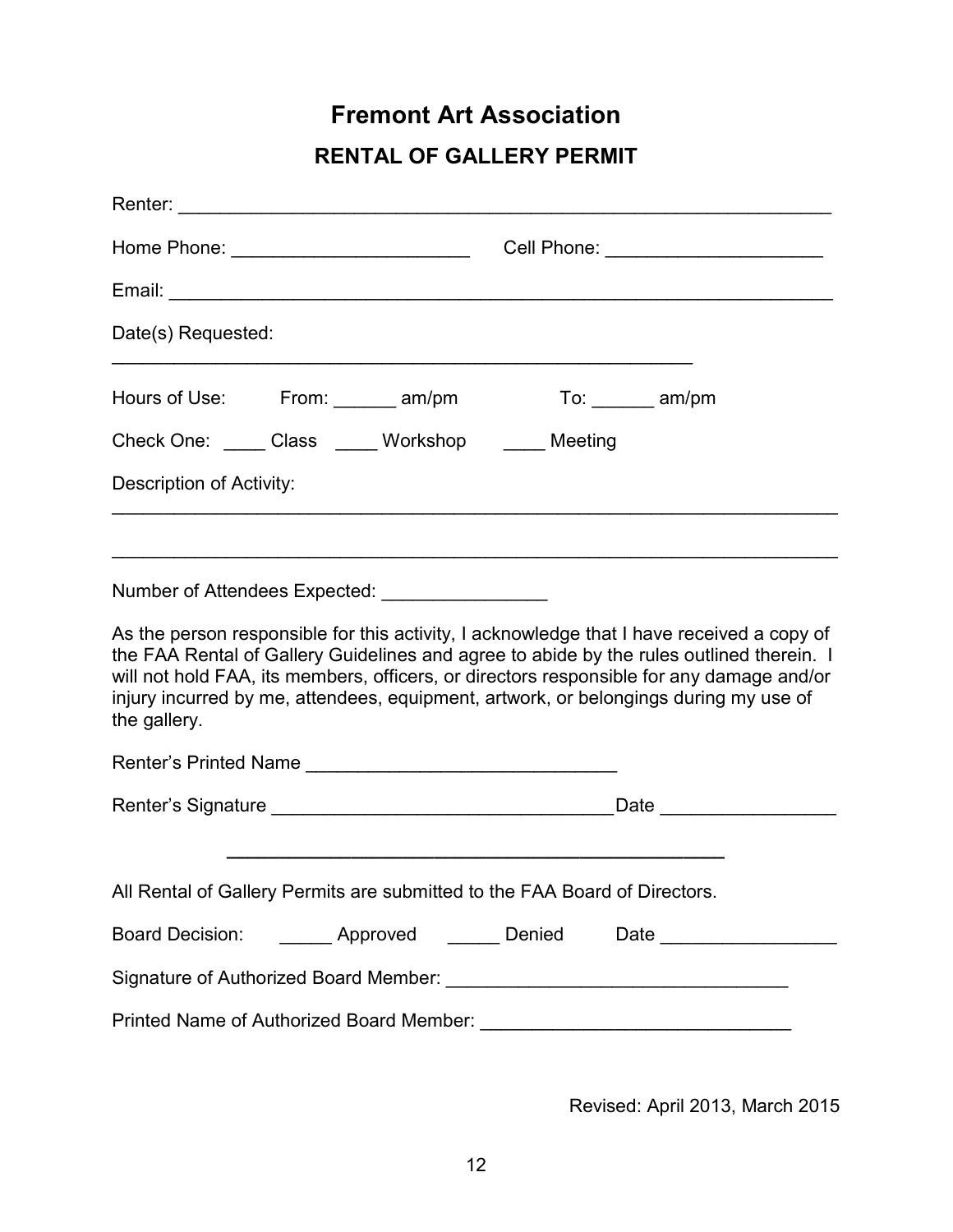## Fremont Art Association General Government – Major Matters

See Article X, Section 1 of the Bylaws.

Major matters is defined as situations beyond the normal business routines.

Regular expenditures that are recurring contractual obligations may be made without Board approval.

Prior Board approval needs to be obtained for expenses below \$500.

Prior Association approval is required for expenditures \$500 and above.

Up to \$1,000 may be incurred in emergency situations. Immediate notice must be given to the Board members in charge of Facilities and/or Gallery.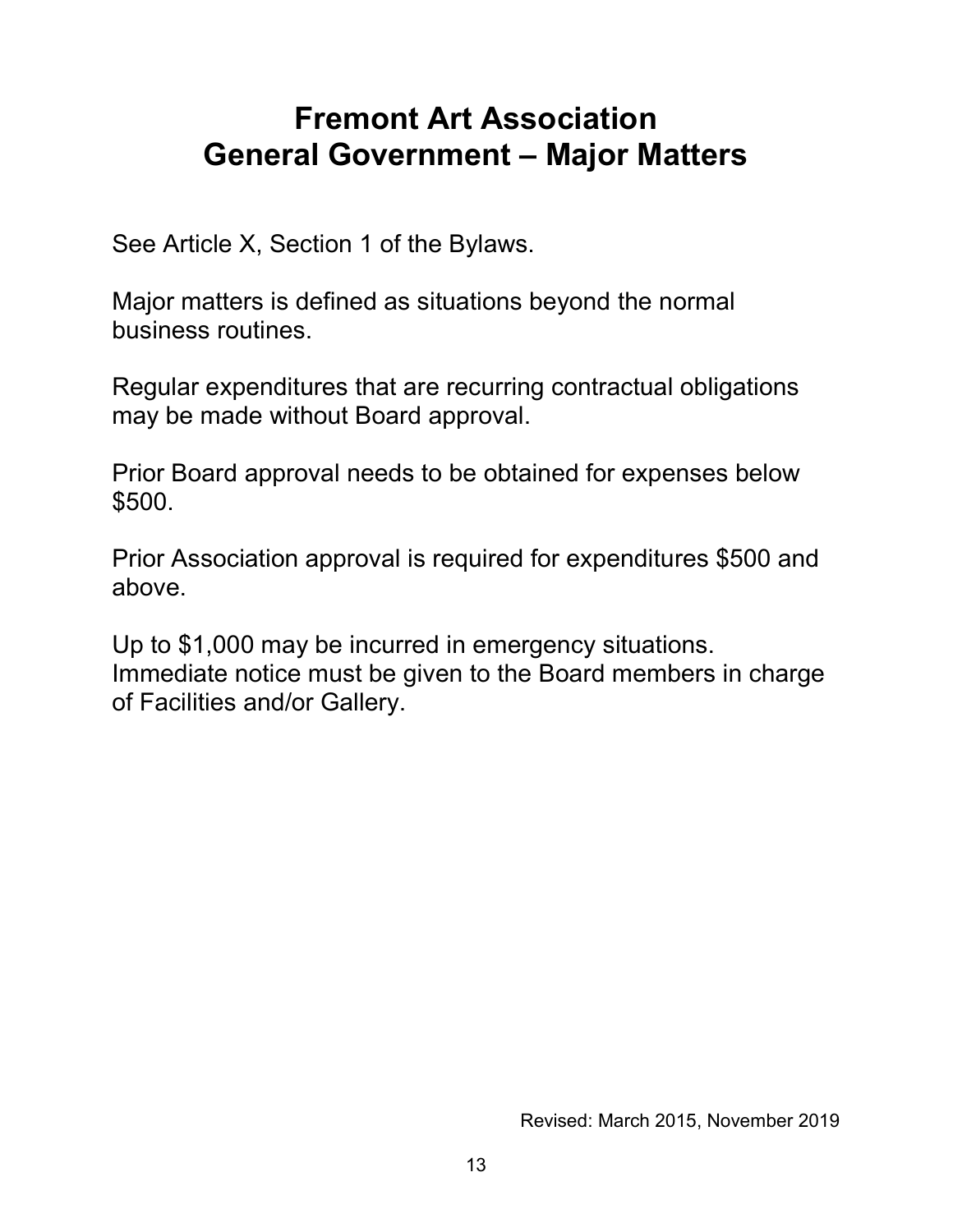## Fremont Art Association Hanging Specifications for Submitted 2-D Artworks

Because of the nature of the hanging system, artwork must be wired in a way so that the wall hooks are not exposed.

1. Flat hangers or D-rings must be used. These are available at the gallery for a small cost. No sawtooth hangers or eyehooks.

2. Hanger is attached 1/3 of the way down from the top of the frame.

3. The top of the wire must be 3 to 4 inches below the top of the frame. Please use picture hanging wire only.

4. On the back of the artwork, please place a tag with the following information:

 First and Last Name of Artist Title of Artwork Medium **Price** Phone Number of Artist

June 2014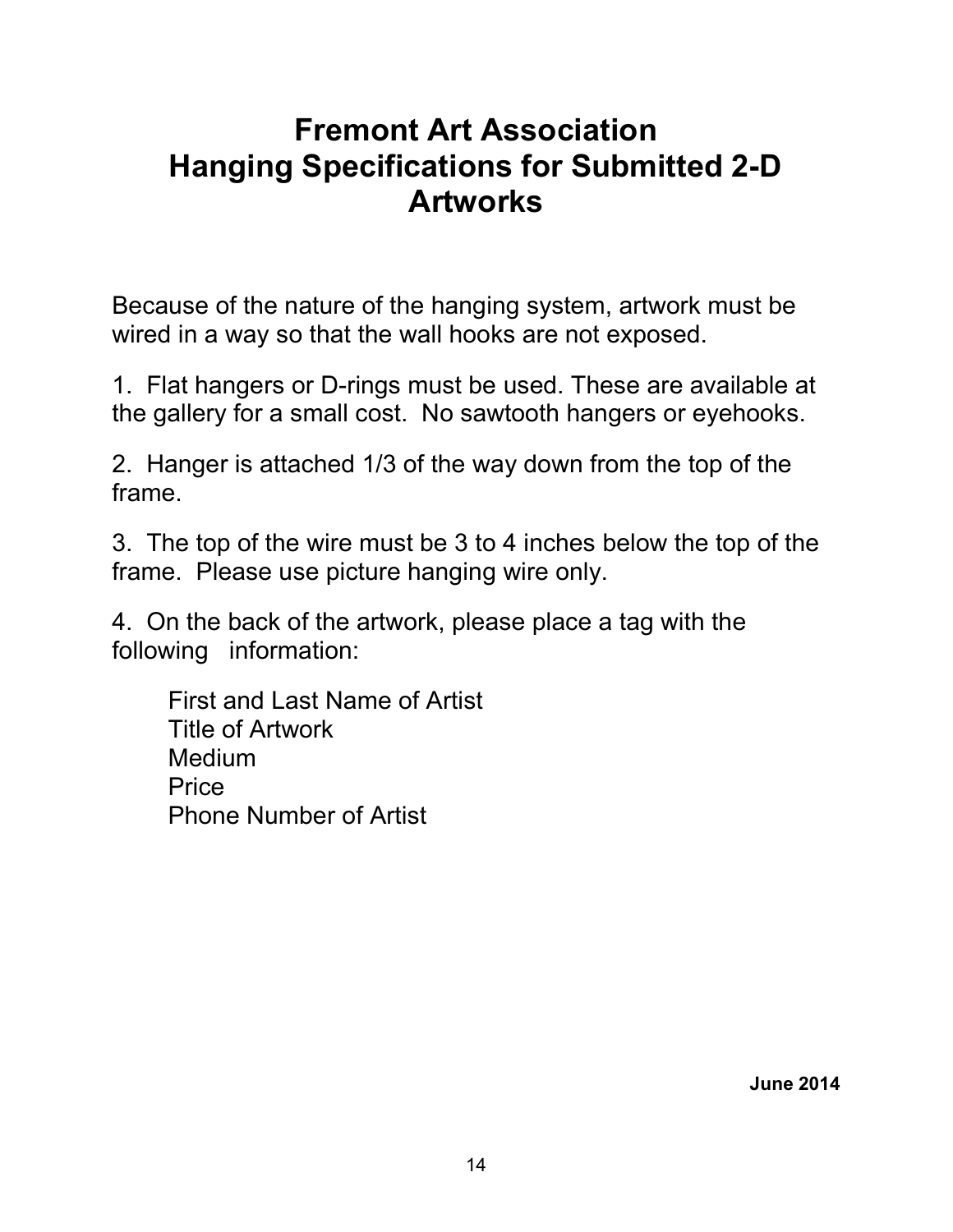## Fremont Art Association Memberships

Memberships for Fremont Art Association are on an annual basis, from January 1<sup>st</sup> through December 31<sup>st</sup>.

| Individual               | \$40    |                                     |
|--------------------------|---------|-------------------------------------|
| Senior                   | \$35    |                                     |
| <b>Full-Time Student</b> | \$35    |                                     |
| Family                   | \$60    |                                     |
| <b>DaVinci Level</b>     | \$75    |                                     |
| <b>Rodin Level</b>       | \$100   |                                     |
| <b>Picasso Level</b>     | \$500   |                                     |
| O'Keeffe Level           | \$1,000 |                                     |
|                          |         |                                     |
| <b>Businesses</b>        | \$200   | includes advertising in Local Color |

New memberships paid in October through December will be applied to the next year's dues.

Honorary membership may be given to a member with approval of the Board of Directors. Honorary members are lifetime members and are exempt from paying membership dues.

Friend of Fremont Art Association – This category of membership is for seniors who are 85 years of age or older and have been a member for at least 15 years. They are exempt from paying dues and they are entitled to attend the Tuesday Painters and Fiber Arts group meetings for free.

Revised: January 2018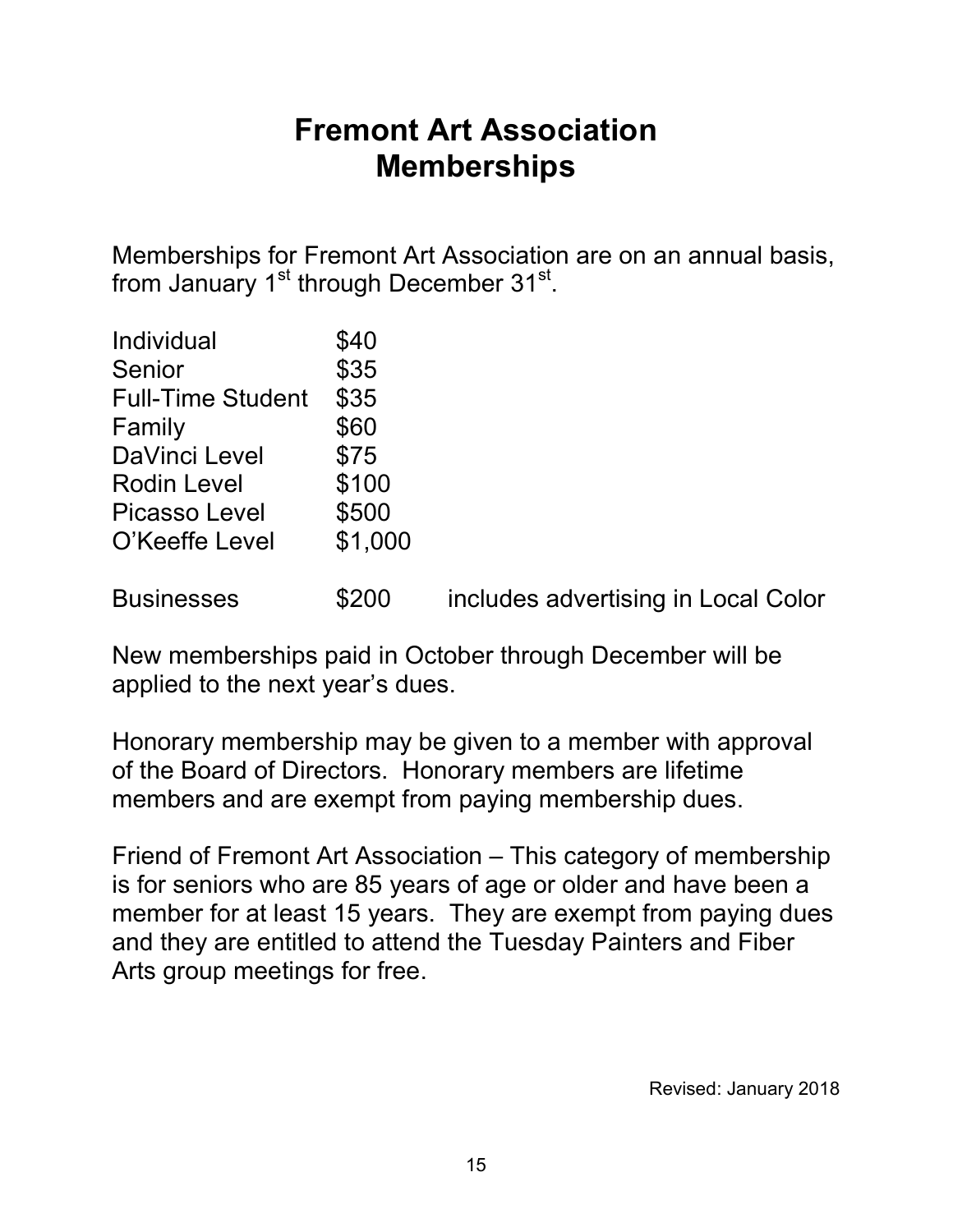### Fremont Art Association Mini-Shows

The Gallery Director may choose to have mini-shows in the gallery at the same time as the Quarterly Show. These can be open to members or non-members, at the discretion of the Gallery Director.

The dates and duration of the mini-shows are at the discretion of the Gallery Director.

The artist will be responsible for pricing and labeling all sale items. Fremont Art Association will take a 20% commission from all artwork sold. At least eighty percent (80%) of an artist's items must be for sale.

March 2015